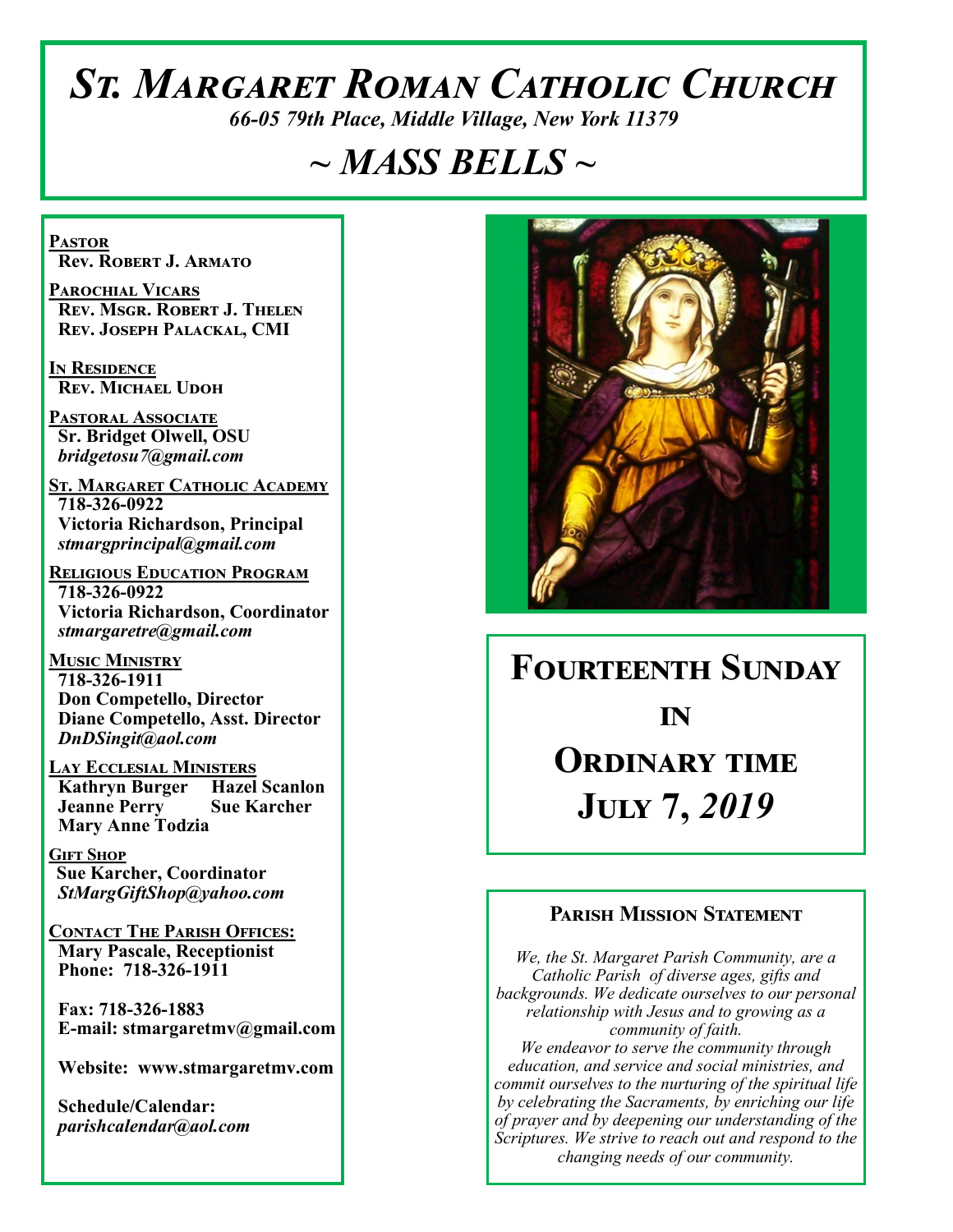#### *MASSES FOR THE WEEK*

| SUN.                            | <b>JULY 7 - FOURTEENTH SUNDAY</b><br><b>IN ORDINARY TIME</b>                                                                                                                                                                                                                                                            |
|---------------------------------|-------------------------------------------------------------------------------------------------------------------------------------------------------------------------------------------------------------------------------------------------------------------------------------------------------------------------|
| 8:00                            | People of the Parish                                                                                                                                                                                                                                                                                                    |
| $***$                           | Antonino Catalano/Maria Curatolo/                                                                                                                                                                                                                                                                                       |
| 10:00                           | Maria DiSalvo/Daniele Bussa                                                                                                                                                                                                                                                                                             |
| <b>NOON</b>                     | <b>Frank Fischetti</b>                                                                                                                                                                                                                                                                                                  |
| 5:00PM                          | Joseph Pecoraro                                                                                                                                                                                                                                                                                                         |
| MON.                            | <b>JULY 8 - WEEKDAY</b>                                                                                                                                                                                                                                                                                                 |
| 7:00                            | <b>Welfare of Patrick Rudden</b>                                                                                                                                                                                                                                                                                        |
| 9:00                            | <b>Elfriede Sommer</b>                                                                                                                                                                                                                                                                                                  |
| TUE.                            | <b>JULY 9 - ST. AUGUSTINE</b>                                                                                                                                                                                                                                                                                           |
| 7:00                            | Welfare of Jorge Orellana & Family                                                                                                                                                                                                                                                                                      |
| 9:00                            | Margaret Holt (ANNI)                                                                                                                                                                                                                                                                                                    |
| WED.                            | <b>JULY 10 - WEEKDAY</b>                                                                                                                                                                                                                                                                                                |
| 7:00                            | <b>Welfare of Terry Basedow</b>                                                                                                                                                                                                                                                                                         |
| 9:00                            | Joseph & Valeria Rader                                                                                                                                                                                                                                                                                                  |
| THU.                            | <b>JULY 11 - ST. BENEDICT</b>                                                                                                                                                                                                                                                                                           |
| 7:00                            | <b>Judith Conti</b>                                                                                                                                                                                                                                                                                                     |
| 9:00                            | Ida Viola                                                                                                                                                                                                                                                                                                               |
| FRI.                            | <b>JULY 12 - WEEKDAY</b>                                                                                                                                                                                                                                                                                                |
| 7:00                            | Johann Tramposch                                                                                                                                                                                                                                                                                                        |
| 9:00                            | Larice Fadel                                                                                                                                                                                                                                                                                                            |
| SAT.<br>9:00<br>11:45<br>5:00PM | JULY 13 - ST. HENRY<br><b>Collective: Charles Allen</b><br>Memorial Mass: Marion V. Hartmann,<br>Salvatore Pellettieri, Raffaele V. Renna,<br>William Olivares, James F. Varley,<br>Anthony S. Tomaselli, Angelina Rosania,<br>Sgt. George Aldo Savasta/Jacob Parisen,<br>Manuel Ayala,<br>Antoinette & Anthony Santora |
| SUN.                            | JULY 14 - FIFTEENTH SUNDAY IN                                                                                                                                                                                                                                                                                           |
| 8:00<br>**<br>10:00             | <b>ORDINARY TIME</b><br>Intention of Rev. Edmund Brady<br>Il Popolo della Parocchia/Vincenza,<br>Mariano e Salvatore Palmeri/                                                                                                                                                                                           |
| <b>NOON</b>                     | <b>Ralph Kistner</b>                                                                                                                                                                                                                                                                                                    |
| 5:00PM                          | <b>Welfare of Margaret Cooney</b>                                                                                                                                                                                                                                                                                       |
|                                 |                                                                                                                                                                                                                                                                                                                         |

Bilingual, Italian/English

#### **MASS INTENTIONS**

 We still have many weekday Masses available for your intentions between now and the end of the year. Please visit the Rectory Offices to make your requests, so that we can fill up this year before opening the 2020 book.

## **PARISH INFORMATION**

**Rectory Office Hours Monday - Friday - 9 am to Noon, and 1 pm to 5pm Tuesday & Wednesday evenings 5-7pm Saturday - by appointment Sunday - closed**

**CONFESSIONS** - Saturday, 4-4:45 pm or by appointment with a priest.

**NOVENA** to Our Lady of the Miraculous Medal Mondays after the 9am Mass.

**BAPTISMS** take place on the 1st and 3rd Sundays of the month. Please call the rectory for an appointment and to register your child.

**WEDDINGS MUST** be scheduled at least six months in advance by appointment with a priest or a deacon. Please call the rectory office. For marriage preparation information visit www.pre-cana.org.

**THE ENGLISH CHOIR** rehearses on Tuesday, at 7 pm in the Church. Tenors and baritones needed!

**IL CORO ITALIANO** prattica ogni Domenica prima della Messa Italiana.

**THE YOUTH CHOIR** rehearses on Thursday, from 6-7 pm in the Church. For more info, DnDsingit@aol.com

**BOY SCOUT TROOP #119** meets on Tuesdays from 7:15-9 pm in the Parish Hall. New members are welcome, age 10 1/2 & up. Call Mr. Krzewski, 718-894-4099.

**CUB PACK #119** meets on Mondays from 7-8:30 pm in the Parish Hall. New members welcome, age 6 to 10-1/2. Call Mr. Krzewski, 718-894-4099.

**SENIOR CITIZENS** meet every Wednesday at 12 Noon in the Parish Center.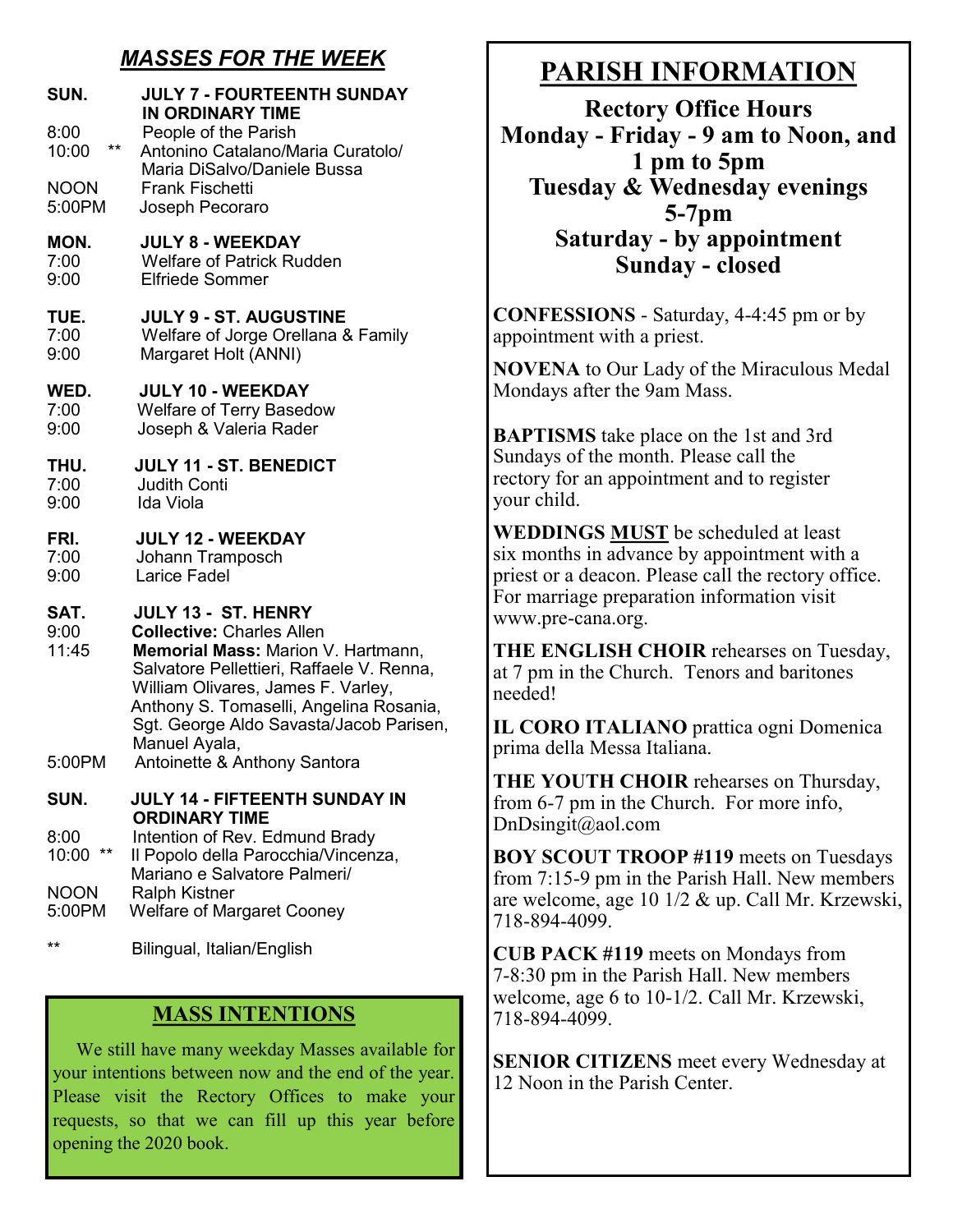# PLEASE PRAY FOR OUR SICK

Karen Guarascio, Connie Faccibene, Linda Frazier, Cari Ann Falk-LoBello, Glen Falk, Ronald Frazier, Robert Sabini, Lee Falk, Scott White, Baby McKinley Kelleher, Sean Harrison, Justin James Quirke, Elizabeth Ott, Dr. Joan Virostko, Alfie Poje, Carol Arevalo, Jim O'Driscoll, Victoria Lippolis, Mary Rigovich, Matteo Sabini, Charles Schaaf, Alvaro Andres Gonzalez, Luis Sanchez, Billy Gillespie, George McGarry, Cathie Greulich, Anthony Bruno, John Wert, Joseph Stubbs, Bob & Karen Schaefer, Michael Hirst, Mary Harrison, John Murphy, Anne McGinnis, Richard Santangelo, Norma Voyer, Vicky Turato, Julio Pelaez, Maritza Gutierrez, Graciela Mora, Cindy Mulore, Salvatore Tuttolomondo, Gloria Mojica, Gloria Pemaj, Anne Gorian, Allen McConville, Joseph Simon, Jack Marchindiondo, Victoria Lippolis, The Scaturro Family, Joseph Siano, Louis Pitelli, Marion Caracciola, Vita Mazzola, Giovanni Campo, Edward Stoltzenberg,

*The names will remain for 3 months, please call 718-326-1911 and ask for continued prayers.*

### **Prayer Requests**

**Pray for vocations to the Priesthood and Religious Life.** 

**Please pray for our men and women from our Parish serving in the defense of our country: Lt. Col. Thomas Frohnhoefer Sgt. Robert A. Domenici** 



#### *WE RECALL OUR BELOVED DECEASED*

*Especially, Alfred Marchese, May they rest in Christ's Peace!*

## **MEMORIALS**

### *WINE & HOSTS THIS WEEK*

*are offered in memory of Joseph Gerbasi at the request of Frank & Florence Cerar.* 

## *ALTAR CANDLES THIS WEEK*

*are offered in memory of Augie DeSimone.* 

#### *TABERNACLE LAMP THIS WEEK*

*is lit in memory of Rosemarie Sparacio.* 

#### **TODAY'S READINGS**

 *Fourteenth Sunday in Ordinary Time* 

*Is 66:10-14c* Ps 66:1-3, 4-5, 6-7, 16, 20 Gal 6:14-18 Lk 10:1-12, 17-20 or Lk 10:1-9

#### **READINGS FOR THE WEEK**

| Monday:    | Gn 28:10-22a<br>Ps 91:1-2, 3-4, 14-15ab<br>Mt $9:18-26$                                                 |
|------------|---------------------------------------------------------------------------------------------------------|
| Tuesday:   | Gn 32:23-33<br>Ps 17:1b, 2-3, 6-7ab,<br>8b and 15<br>Mt 9:32-38                                         |
| Wednesday: | Gn 41:55-57, 42:5-7a,<br>17-24a<br>Ps 33:2-3, 10-11, 18-19<br>Mt $10:1-7$                               |
| Thursday:  | Gn 44:18-21, 23b-29,<br>$45:1 - 5$<br>Ps 105:16-17, 18-19, 20-21<br>Mt $10:7-15$                        |
| Friday:    | Gn 46:1-7, 28-30<br>Ps 37:3-4, 18-19, 27-28<br>39-40<br>Mt $10:16-23$                                   |
| Saturday:  | Gn 48:29-32, 50:15-26a<br>Ps 105:1-2, 3-4, 6-7<br>Mt 10:24-33                                           |
| Sunday:    | Dt $30:1-14$<br>Ps 69:14,17, 30-31, 33-34<br>36, 37 or Ps 19:8, 9, 10, 11<br>Col 1:15-20<br>Lk 10:25-37 |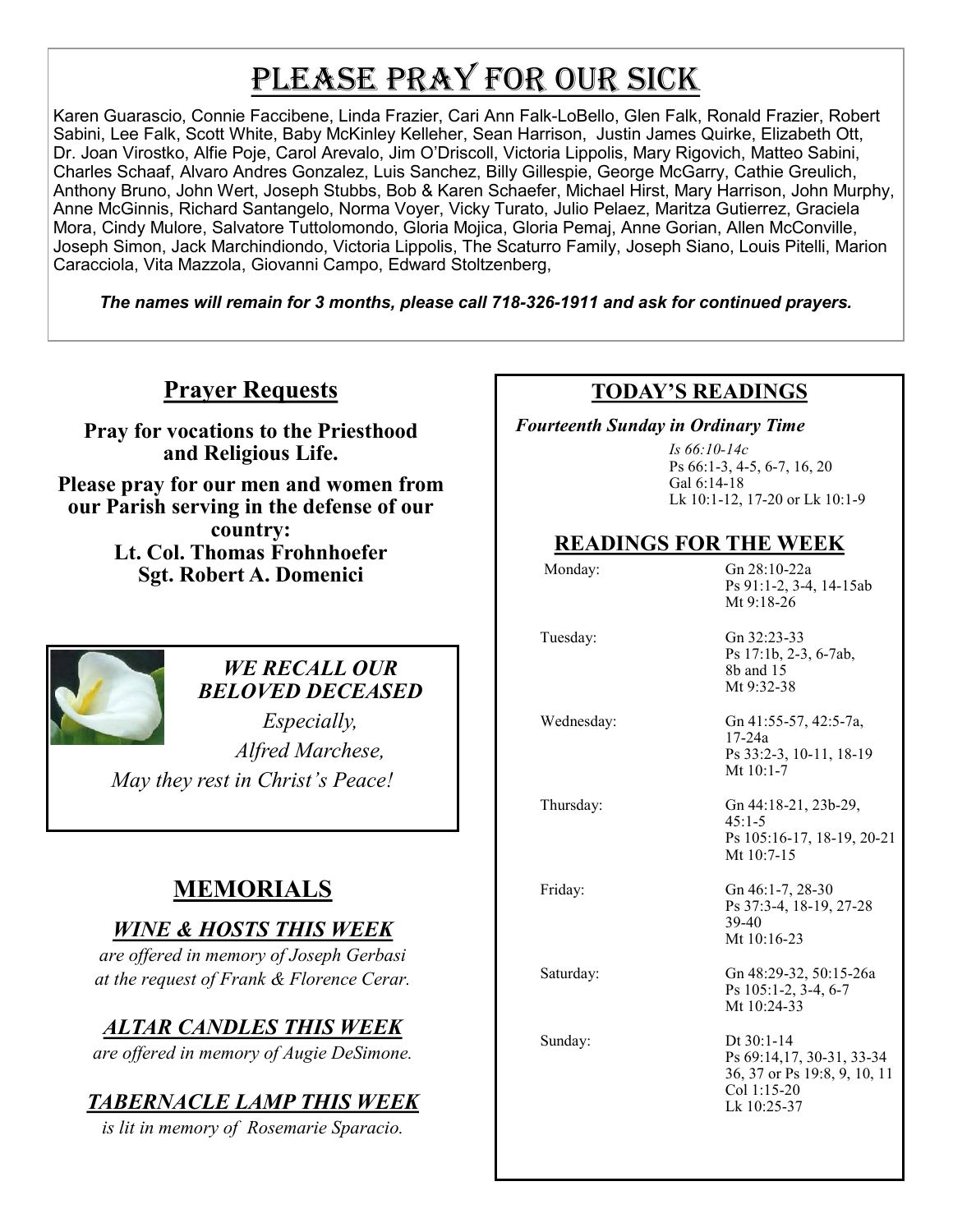## **THE ST. VINCENT dePAUL CLOTHING PICK-UP**

will be held on **Sunday, July 21.** The truck will be on 79th Place from 8:30am to 12:30pm for your items.

#### **PLEASE DO NOT LEAVE YOUR ITEMS AT THE RECTORY DOOR**

### **FLOWERS**

Thanks to those who contributed toward the planting of flowers! Your generosity will enable us to do seasonal plantings this year.

#### **MARK YOUR CALENDAR**

Our next Blood Drives are scheduled for **Sundays, August 18** and **October 27.**

We hope to see you there!

#### **PARISH REGISTRATION**

 Very often, people come to the Rectory asking for a certificate or letter attesting to their being active members of our Parish. That's hard for us to do, if there is no record of their being registered.

 All families worshiping here at St. Margaret's are encouraged to register with the Rectory Offices. All you have to do is complete the following information and drop it into the collection basket. We'll take it from there.

| Name:        |                   |
|--------------|-------------------|
| Address:     |                   |
|              |                   |
|              |                   |
| Phone #: $($ | $\mathbf{I}$<br>- |

#### **SUMMER SCHEDULE**

 Our Mass attendance drops each summer as people go off on vacation. Last year, the entire weekend congregation could have fit comfortably in two just Masses.

 In conjunction with our sister parishes in the Deanery, we are reducing the Sunday Mass obligation schedule **for the summer from July 7 through and including September 1.** 

 **SATURDAY 5:00pm (English) SUNDAY - 8:00am (English) SUNDAY 10:00am (bilingual Italian/English) SUNDAY 12:00 Noon (English) SUNDAY 5:00pm (English)**

*All weekday morning Masses, Monday through Saturday, remain unchanged.*

#### **MAGGIE'S NEWS**

 Congratulations to the cast, crew, and company of **Maggie's Little Theater**, our parish drama group, for winning **Josie Awards** in **7 out of 8 categories** for last year's production of "Man of LaMancha"! The "Josies" are much-coveted awards for local amateur theater groups. How will this season's production of "The Addams Family" do? Come and see for yourself! Check the performance schedule and help make them SRO's!

#### **ST. AUGUSTINE ZHAO RONG**

 Christianity arrived in China by way of Syria in the 600s. Depending on China's relations with the outside world, Christianity over the centuries was free to grow or was forced to operate secretly.

 The 120 martyrs in this group died between 1648 and 1930. Eighty-seven of them were born in China, and were children, parents, catechists, or laborers, ranging in age from 9 years to 72. Augustine Zhao Rong was a Chinese soldier who accompanied Bishop John Gabriel Turin Dufresse of the Parish Foreign Mission Society to his martyrdom in Beijing. Not long after his baptism, Augustine was ordained as a diocesan priest. He was martyred in 1815. Beatified in groups, these 120 martyrs were canonized together in Rome, October 1, 2000.

 Today, Christians in China still suffer persecution. Pray for them.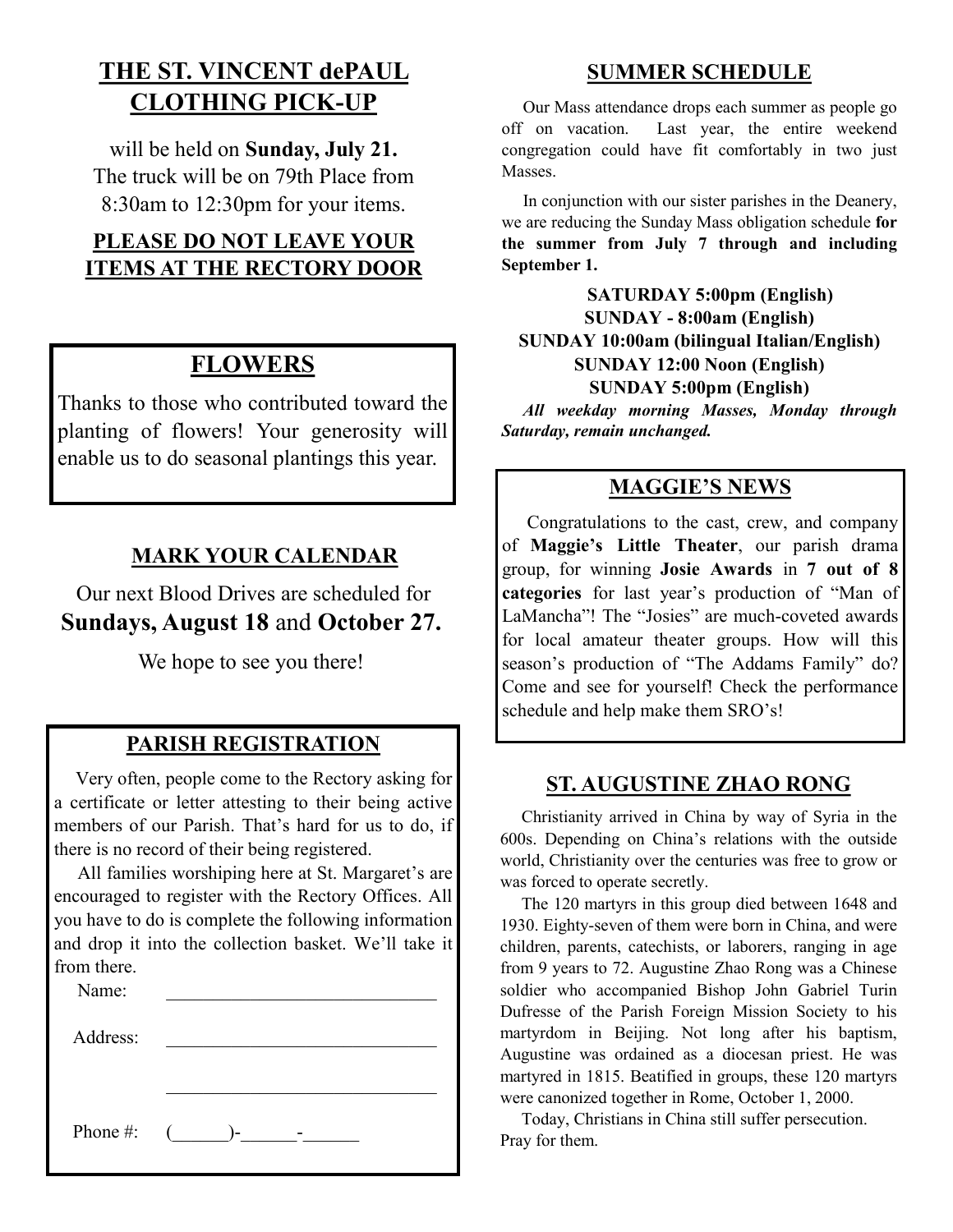## **St. Margaret Gift Shop**

#### **SUMMER SCHEDULE**

**CLOSED: All Wednesdays in July**

**OPEN: all Sundays in July, 9am - 1pm**

**CLOSED: the entire month of August**

**Re-open, Wednesday, September 4, 12-4pm** 

We have a selection of religious goods: Rosaries - Medals - Gifts Crucifixes - Statues - Bibles other books **AND MORE!**

If we don't have it, we'll try to get it for you. The Gift Shop is located in the rectory. Please use the red side door in the parking lot. If the door is closed, please knock.

#### Contact us: **StMargGiftShop@yahoo.com**

## **USE OF ENVELOPES**

Please help us keep our records straight by putting the amount of your donation in the space indicated on your envelopes. It will make life a lot simpler for our counters and recorders.

Thank you!

## **ANNUAL CATHOLIC APPEAL**

 Our 2019 Annual Catholic Appeal continues to grow, thanks to the **140** families who have pledged **\$48,088** toward our goal of **\$65,897.**  We got a great shot in the arm and now are at **73.0%** of our parish goal, with "only" **\$17,089**  to go!

 Please donate as your means allow. Use the envelopes mailed to you or one available in church *to send your donation directly to the Appeals office.*

 **NO funds donated for this Campaign are used to pay for sex abuse lawsuits.** 

## **Monthly Memorial Mass**

 A **bi-lingual (English and Italian) memorial Mass with music** is celebrated each month for the repose of the souls of those who were buried from our church during the preceding month.

 While we no longer celebrate private memorial Masses, families who wish to have an annual or "month's mind" Mass offered for a loved one can join in this monthly celebration. Please contact the Rectory at 718-326-1911 to make the arrangements.

 **The next memorial Mass will be celebrated at 11:45 am this Saturday, July 13. See pg. 2 for listing.** 



### **THE ST. VINCENT FOOD PANTRY**

is located in the Convent 66-25 79th Place

**The Pantry is open every WEDNESDAY from 10:00 am to 12:00 Noon. CLOSED ON SATURDAY FOR JULY AND AUGUST**

*Our Food Pantry is in need of coffee, bottled juice, cooking oil, mayo, sugar, canned fruit, Chef Boy-ardee products. For more info. Call Terry, 718-326-0188.* 

*As always, thank you for your generosity!*

## **THANK YOU!**

 I would like to thank everyone who came to the CYO dinner, the night I was inducted into the Diocesan Hall of Fame.

 I truly appreciate the support of the parishioners and my former basketball and softball players.

God bless you all.

Nancy Motto